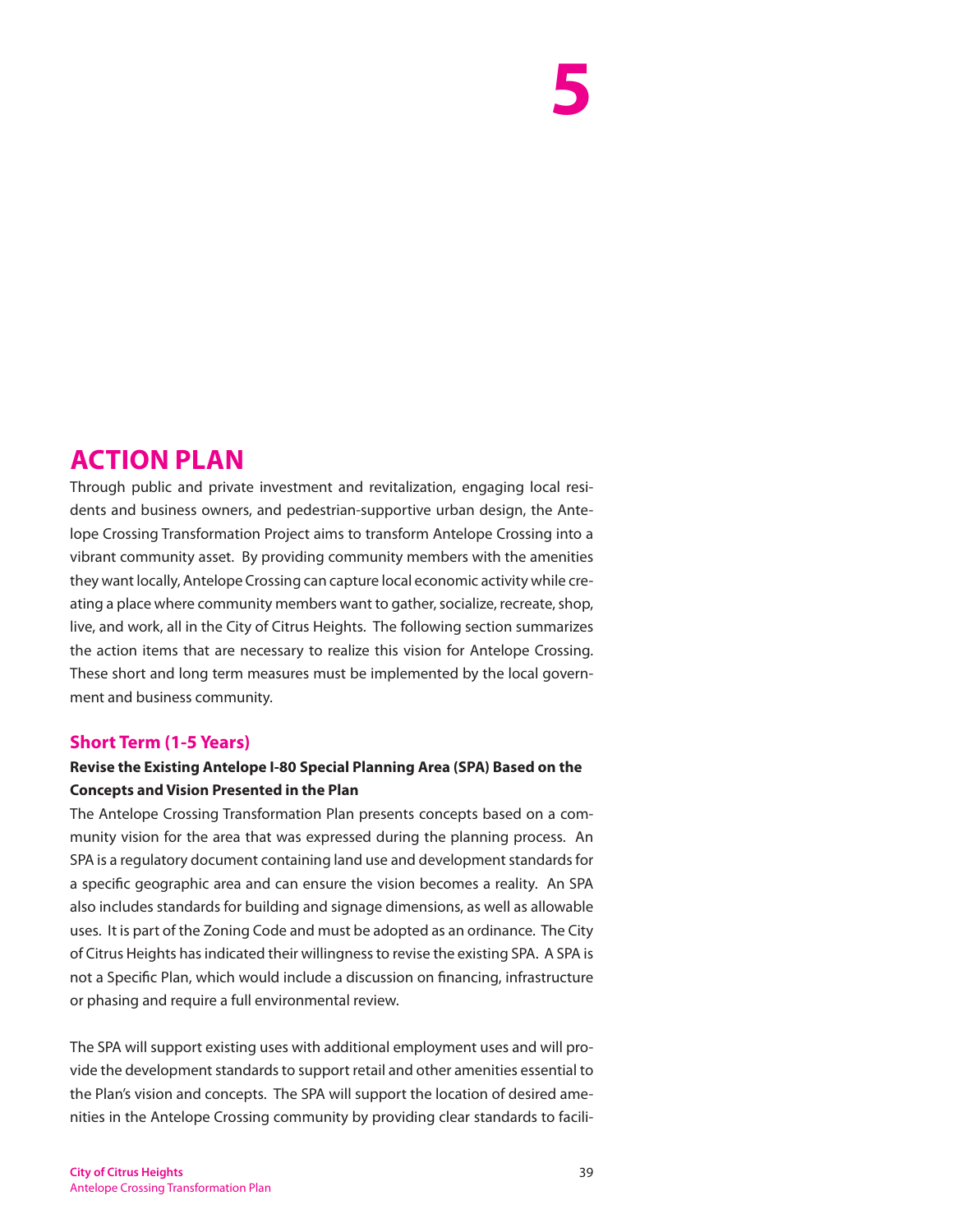tate the development process, while also providing enough flexibility to accommodate the evolution of the community vision over time. The SPA will increase signage opportunities and density. The SPA will only apply to the commercial centers in Antelope Crossing. The SPA will support the Plan Vision advocated by community members during the planning process, including bicycle and pedestrian-supportive design including pedestrian oriented and scaled building design; complete sidewalks and traffic calming measures; good pedestrian connectivity with multiple, direct pedestrian routes between destinations; and transit-supportive land uses including a complementary mix of uses, with a sufficient concentration necessary to support transit.

To implement the Antelope Crossing SPA, City staff will work with community members and experts to create an SPA that reflects the vision and concepts presented in the Antelope Crossing Transformation Plan.

#### **Establish a Special Assessment District Steering Committee**

The Antelope Crossing business community voiced a need for amenities during public workshops, including signage visible from the freeway, roadway improvements to facilitate multi-modal access, and landscaping to create community space. BIDs and PBIDs are districts where businesses or property owners, respectively, are assessed to fund projects that will benefit their district specifically. The special district assessments are managed by an organization of those being assessed, and stay within the district. Special assessment districts are established through a public hearing and adoption process of the local jurisdiction, in this case the City of Citrus Heights.

First, the Antelope Crossing Business Association and the City of Citrus Heights should determine if a BID and/or PBID is feasible and if there is interest in developing one. Then, if it is feasible and there is interest and support work together to establish a special assessment district or join an existing assessment district to provide up-front, on-going funding for amenities benefitting specific commercial areas. Business Improvement Districts (BIDs) are best suited for marketing, special events, and smaller expenditures like signage; whereas Property Based Improvement Districts (PBIDs) typically generate more revenue and can accommodate more expensive projects like major landscaping and other improvements.

To establish districts, business associations or property owners groups organize a steering committee to assess feasibility, endorse a management plan, and then work with the local jurisdiction for public hearing and adoption. Management plans identify district management and geographic boundaries, duration, services to be funded, assessment formulas, and other terms. With the elimination of State Redevelopment financing, special assessment districts are the most promising option to fund the amenities needed to drive community and economic development in Antelope Crossing. Conceptual freeway signage



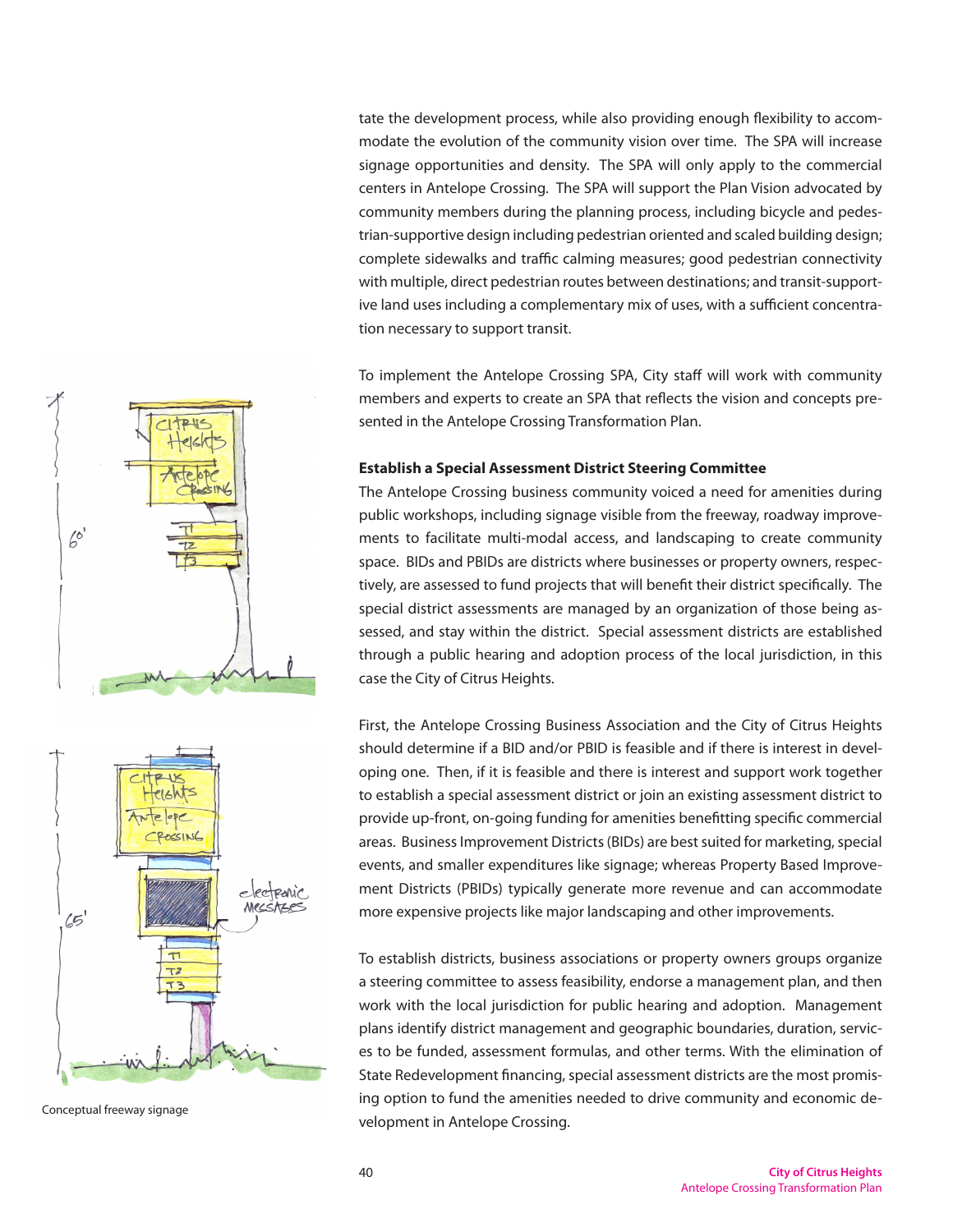There may not be enough businesses or property owners in the Antelope Crossing Plan Area to generate sufficient funds on an annual basis to make it financially worthwhile to support a BID. There is currently a PBID for the Sunrise Marketplace Property Owners. The Antelope Crossing Business Association may want to coordinate with the Sunrise Marketplace PBID to determine if there is potential to join their association or contract with them for management and staffing functions. The Chamber of Commerce is another potential partner.

#### **Host a Community Events Series and a Weekly Farmers Market to Activate Antelope Crossing**

The Antelope Crossing Business Association should host programmed community events as a cost-effective way to activate the Antelope Crossing Plan Area. The Halloween Spooktacular event has already demonstrated a potential to put the site's vacant spaces to use in engaging the community and generating retail traffic. Spooktacular's success demonstrates potential for similar community events: fairs with entertainment, games, and booths, as well as events with local leaders. A series of community events held throughout the year can activate Antelope Crossing, not only on Halloween, but also other holidays and festive occasions.

At public workshops, community members expressed strong support for an Antelope Crossing Farmers Market to access fresh, healthy, and local food. A weekly farmers market and a series of regular community events will position Antelope Crossing as a community center and stimulate economic activity while the Transformation Plan undergoes implementation.

#### **Medium Term (5-10 Years)**

#### **Market Concept to Brokers and Property Owners**

Currently, there are several large tenant vacancies in Antelope Crossing and the shopping center to the south has multiple owners. With this plan, staff will be able to convey and market the vision for the future Antelope Crossing to brokers and property owners that have the ability to transform the vision to reality. Filling tenant spaces as is will not be sustainable due to their configuration, visibility from the street and other factors. Therefore, it is important to develop relationships with property owners and communicate the importance of changing our approach to make this area not only viable but thriving.

#### **Pursue Funding Possibilities for Antelope Crossing Transformation Plan Implementation Measures and Associated Improvements**

A special assessment district could provide up-front, on-going funding for amenities and services; and additional funding sources will most likely be necessary to fund physical improvements and other amenities to promote Antelope Crossing SPA implementation. Funding possibilities that the City can pursue are as follows:

## community

**Programmed events are an easy and cost-effective way to activate Antelope Crossing in the nearterm, putting its vacant spaces to use, engaging the community, and generating retail traffic. At the Antelope Crossing public workshops, community members voiced strong support for farmers markets on site. The Halloween Spooktacular event, hosted by the Antelope Crossing Business Association and the City of Citrus Heights, has already demonstrated the potential of programmed events to activate the space.** 



**Spooktacular activates the Antelope Crossing space every Halloween, with costume contests, carnival games, live entertainment, vendor craft booths and fabulous prizes. Community leaders are available to the public, providing opening remarks, and civic organizations host informational booths. Famously popular in its fourth year, Spooktacular is becoming an annual Citrus Heights tradition.**

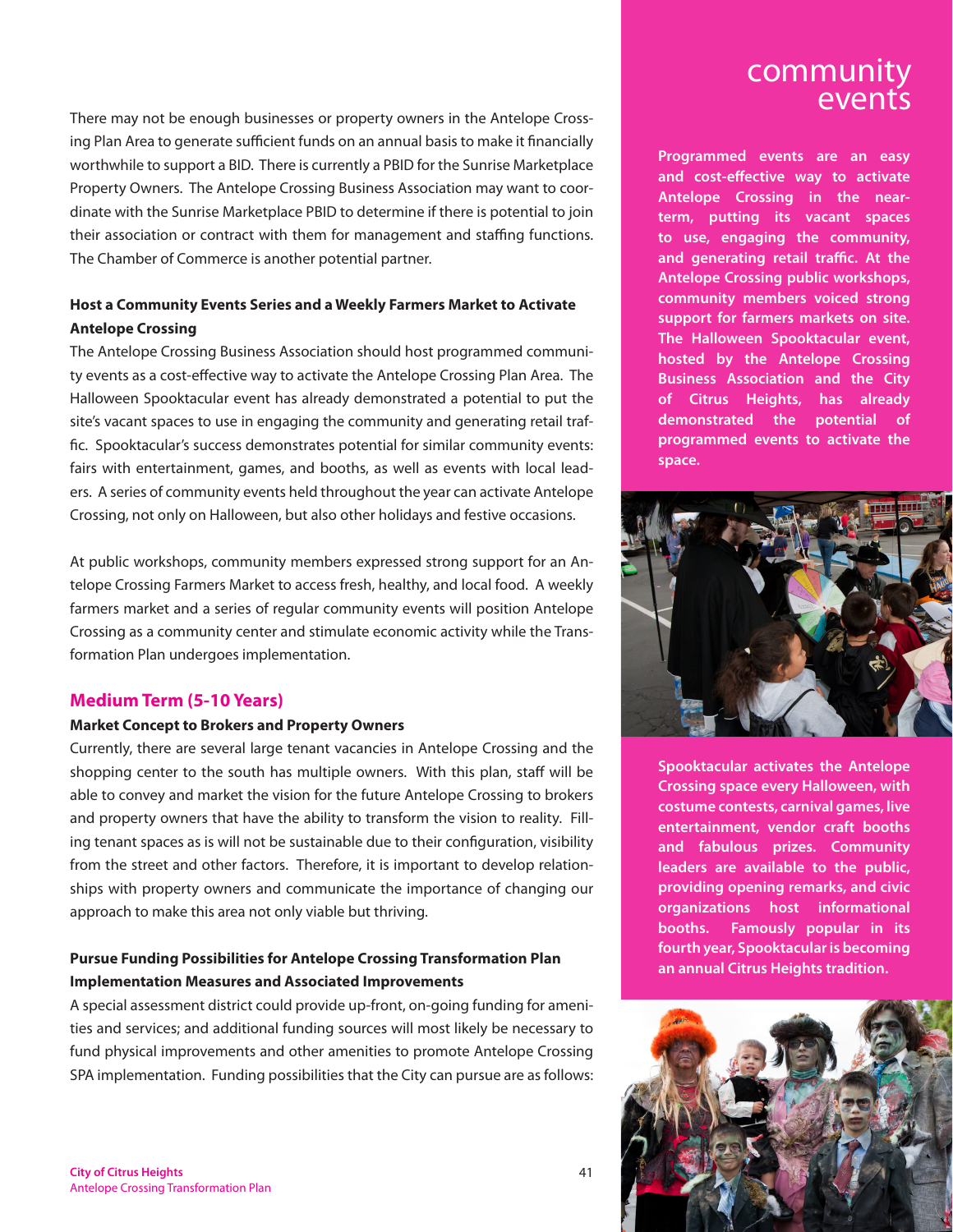#### *Community Facilities District*

The City may create a Community Facilities District (CFD) to finance Antelope Crossing physical improvements. A CFD is empowered to levy additional property taxes on land located within the district, and create a revenue stream that can be used to issue bonds to pay for the improvements. CFDs require approval by a public vote. They are enabled by the Mello-Roos Law, California Government Code §55311 et seq.

#### *Infrastructure Financing District*

California cities and counties may use an Infrastructure Financing District (IFD) to pay for public facilities of "communitywide significance," using property tax increment. IFDs are empowered to issue bonds to pay for public works and divert property tax increments from other local governments (excluding school districts). Currently, forming an IFD requires an infrastructure plan, a public hearing process, two-thirds voter approval, and several other measures. IFDs are considered a possible replacement for eliminated Redevelopment financing. To date legislation has been attempted to make IFDs more user-friendly for local jurisdictions; more legislation may be pending. IFDs are enabled by California Government Code §53395 et seq.

#### *Development Impact Fees*

As Antelope Crossing becomes a more attractive area for businesses to locate, development impact fees can be a dependable way to finance the physical improvements required to make the area a pedestrian-friendly community center. The City can require developers to install or help pay for infrastructure improvements (streets, sidewalks, transit shelters, bike racks, landscaping, etc.) through individual development agreements. This strategy may only be applied where there is a clear nexus between impacts generated by the private project and the facilities to be funded with the fees. This funding source would also be limited because it can only be used on new construction.

#### *Regional: SACOG Community Design Grant*

The Sacramento Area Council of Governments (SACOG) Community Design Funding Program provides financial assistance to local government agencies that seek to implement physical development that is consistent with smart growth principles. Approximately every two years, SACOG accepts applications for projects from cities, counties, transit districts and air districts from Sacramento, Sutter, Yolo, and Yuba Counties. The Program has awarded jurisdictions between \$100,000 and \$4 million. SACOG is also responsible for administering State and Federal transportation funding to communities in the Sacramento region, including Citrus Heights (see below.)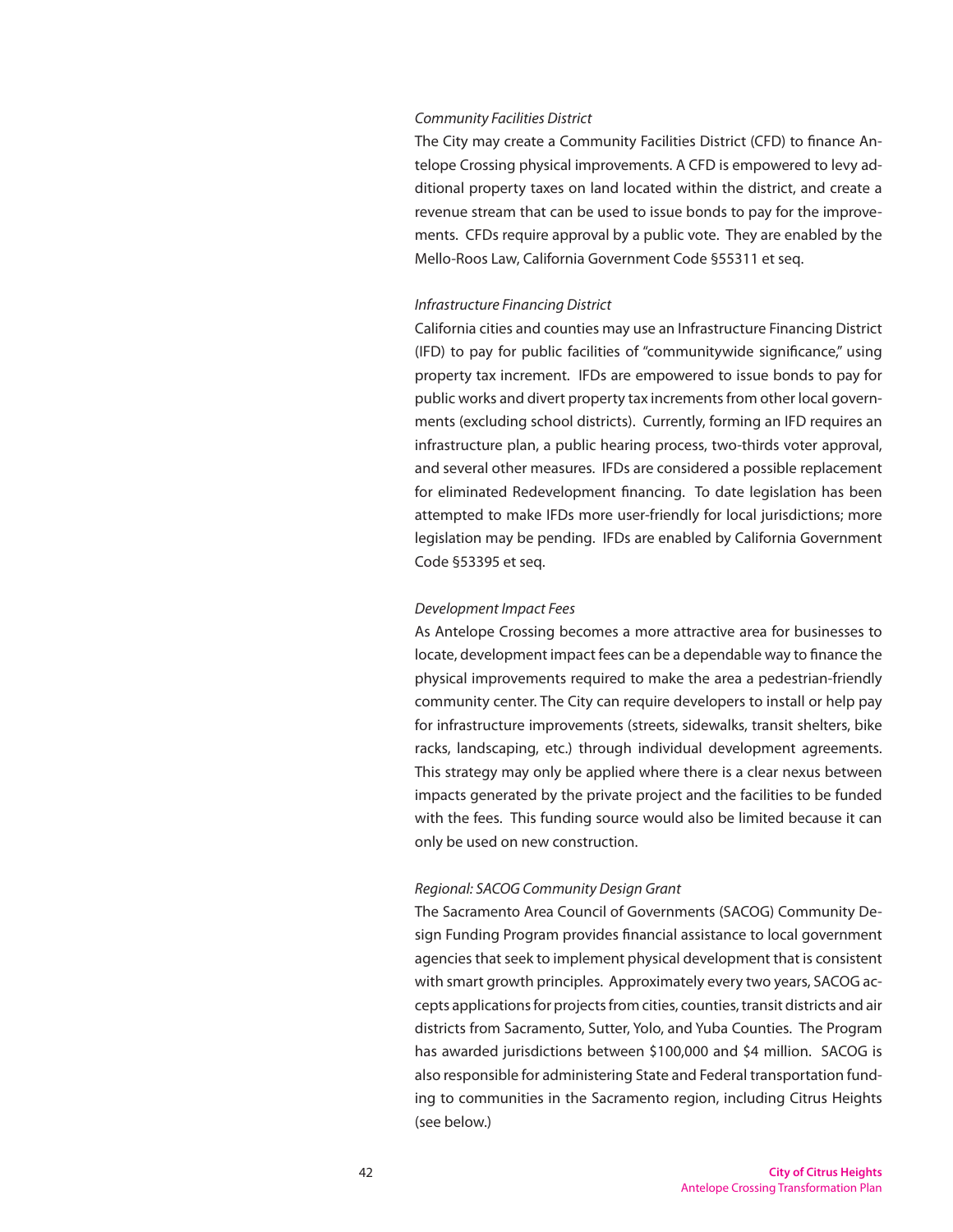#### *State/Federal: Regional Funding Programs*

SACOG allocates Federal and State transportation funding for most of the Sacramento region, including Citrus Heights, through its Regional Funding Programs. This includes funding for transit, local roadway, bicycle, and pedestrian projects. Once the SACOG Board approves projects, they are included in the Metropolitan Transportation Improvement Program (MTIP). Adoption of the MTIP must be accompanied by an evaluation and finding of conformity with Federal air quality standards. Local jurisdictions should monitor the funding programs closely to track and potentially secure State and Federal transportation funding. Projects are generally programmed every two years. SACOG completed its last funding round in December 2011; there is one more funding round remaining. As a separate program, SACOG also administers its Community Design Grant program to provide financial assistance to local government agencies in the Sacramento Region that seek to implement physical development that is consistent with smart growth principles (see above.)

#### *State: Proposition 84*

The Proposition 84 Bond Act provides funds to local jurisdictions for sustainable planning, including urban greening and local planning. The Strategic Growth Council administers these funds and anticipates three funding cycles. Sustainable local planning projects help implement California's Sustainable Communities and Climate Protection Act (SB 375); urban greening projects preserve, enhance, increase, or establish community green areas, including community space. Projects have generally received funding between \$100,000 and \$1 million. Proposal submissions for the second funding cycle concluded in summer of 2011.

#### *State: Caltrans Transportation Planning Grants*

The Environmental Justice (EJ) and Community-Based Transportation Planning (CBTP) Grant Programs provide funding for local jurisdictions to plan for closer connection between transportation and land use. EJ and CBTP grant funded projects should demonstrate a smart growth - livable community approach to collaborative planning. Requests for proposals are typically released in December, and grant applications are typically due late March or early April. Grant awards have been up to \$250,000 or \$300,000.

#### *State: Bicycle Transportation Account (BTA)*

The BTA is an annual program providing State funds for city and county projects that improve safety and convenience for bicycle commuters. Projects must be designed and developed to achieve the functional commuting needs and physical safety of all bicyclists. Local agencies first establish eligibility by preparing and adopting a Bicycle Transportation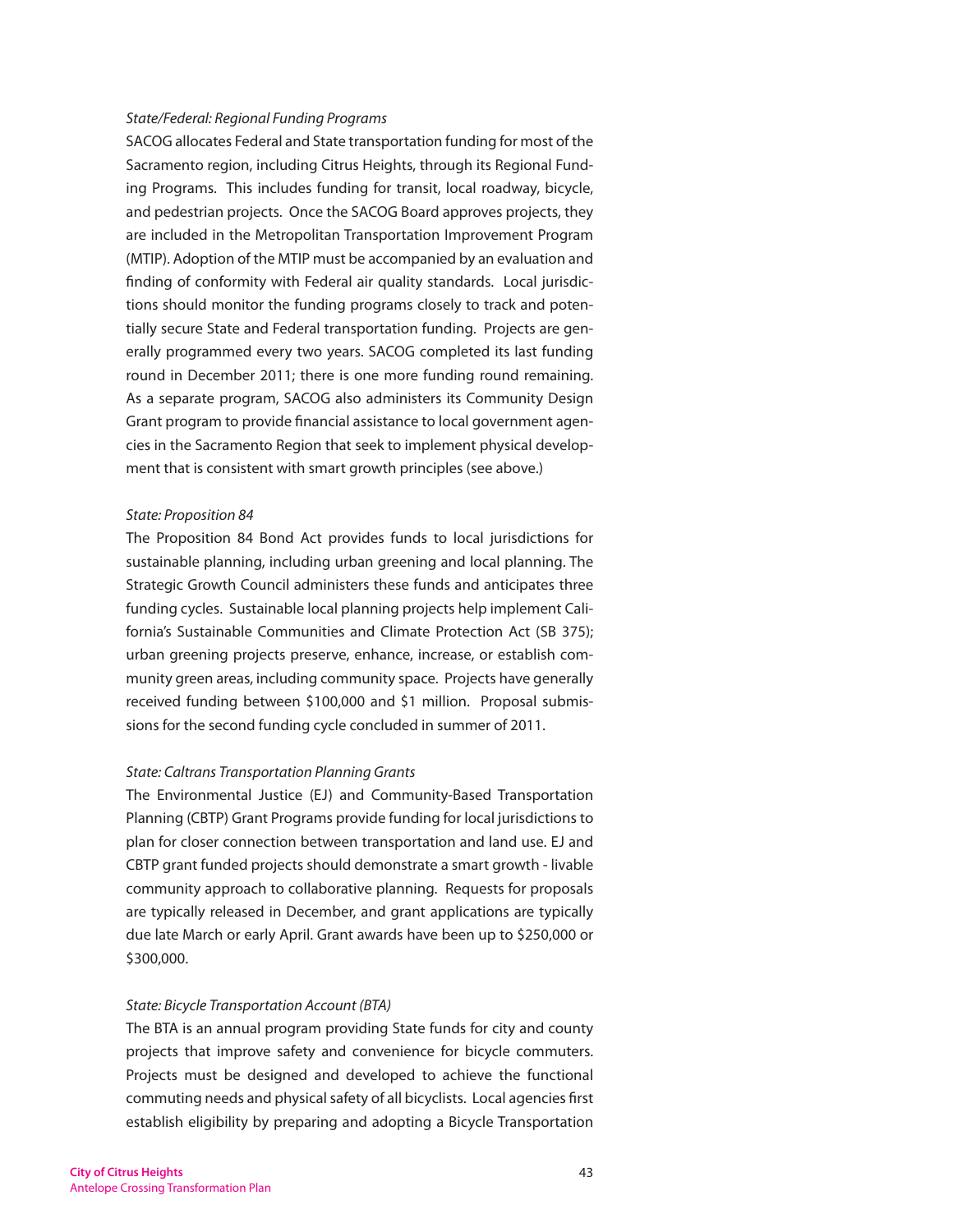Plan (BTP), which must be approved by its regional transportation planning agency. The City of Citrus Heights has previously applied for and been denied funding to improve bicycle safety on the Freeway overpass. This Plan may help to strengthen future BTA funding applications.

#### *Redevelopment 2.0*

Redevelopment 2.0 is proposed California legislation to fill the financing gap left by the recent elimination of California Redevelopment agencies. Redevelopment 2.0 legislation (SB 1156) would authorize cities and counties to form a joint powers authority (JPA) to carry out Community Redevelopment Law using the assets of the former redevelopment agency and other new revenues that the legislation authorizes. In its current iteration, the legislation authorizes the JPA to exercise the powers of an infrastructure financing district to divert property tax increment revenues and issue bonds to pay for public works. The legislation has not yet been adopted as law, as of this writing.

#### **Long Term (Over 10 Years)**

#### **Establish a Business Recruitment Team**

The role of a business recruitment team is to recruit businesses that will meet community needs, complement and strengthen existing businesses, and support the community vision. Participants at public workshops for the Plan envisioned a community with public spaces surrounded by outdoor cafes and shopping; and amenities within walking distance, including dining venue options and specialty retail such as health food stores. Business recruitment teams develop a market position statement to describe the retail mix and shopping environment, creating an excellent opportunity to promote the community vision in economic development efforts.

Business recruitment teams typically consist of community members with skills in economic development and real estate, such as business owners, real estate professionals, elected officials, and representatives from business associations and economic development. Teams identify means of creating a more attractive business environment, such as permit streamlining and work with local government to implement them. Teams identify magnet retail and opportunities to capture retail leakage, ensuring community members can get their needs met locally.

The Antelope Crossing Business Association and the City of Citrus Heights should work together to establish a business recruitment team that will actively market Antelope Crossing to businesses that complement and strengthen existing businesses, as well as capture retail leakage. The Antelope Crossing SPA complements this effort through built environment standards necessary to attract businesses consistent with the community vision.